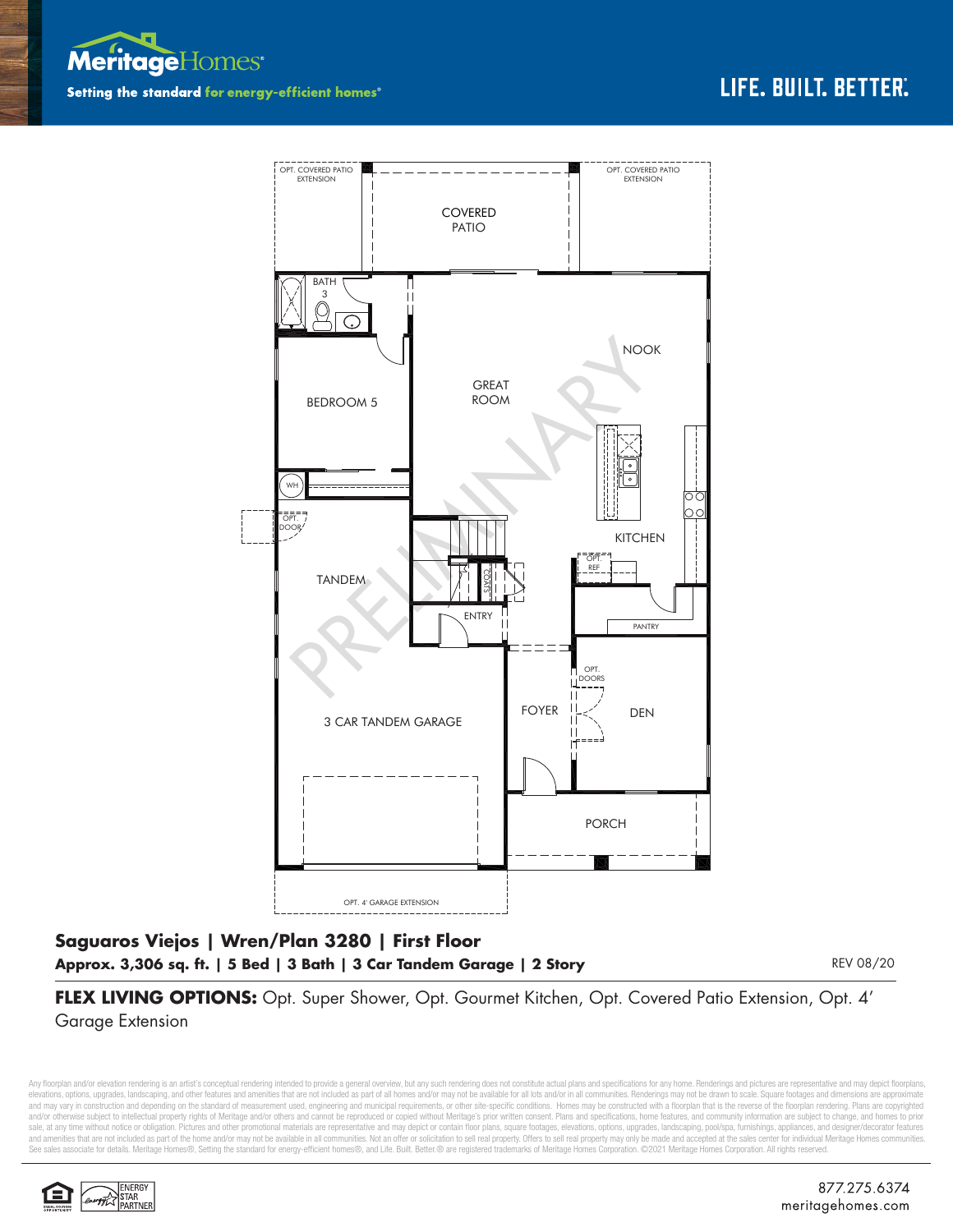



## **Saguaros Viejos | Wren/Plan 3280 | First Floor Approx. 3,306 sq. ft. | 5 Bed | 3 Bath | 3 Car Tandem Garage | 2 Story**

REV 08/20

**FLEX LIVING OPTIONS:** Opt. Super Shower, Opt. Gourmet Kitchen, Opt. Covered Patio Extension, Opt. 4' Garage Extension

Any floorplan and/or elevation rendering is an artist's conceptual rendering intended to provide a general overview, but any such rendering does not constitute actual plans and specifications for any home. Renderings and p elevations, options, upgrades, landscaping, and other features and amenities that are not included as part of all homes and/or may not be available for all lots and/or in all communities. Renderings may not be drawn to sca and may vary in construction and depending on the standard of measurement used, engineering and municipal requirements, or other site-specific conditions. Homes may be constructed with a floorplan that is the reverse of th and/or otherwise subject to intellectual property rights of Meritage and/or others and cannot be reproduced or copied without Meritage's prior written consent. Plans and specifications, home features, and community informa sale, at any time without notice or obligation. Pictures and other promotional materials are representative and may depict or contain floor plans, square footages, elevations, options, upgrades, landscaping, pool/spa, furn See sales associate for details. Meritage Homes®, Setting the standard for energy-efficient homes®, and Life. Built. Better. @ are registered trademarks of Meritage Homes Corporation. ©2021 Meritage Homes Corporation. All